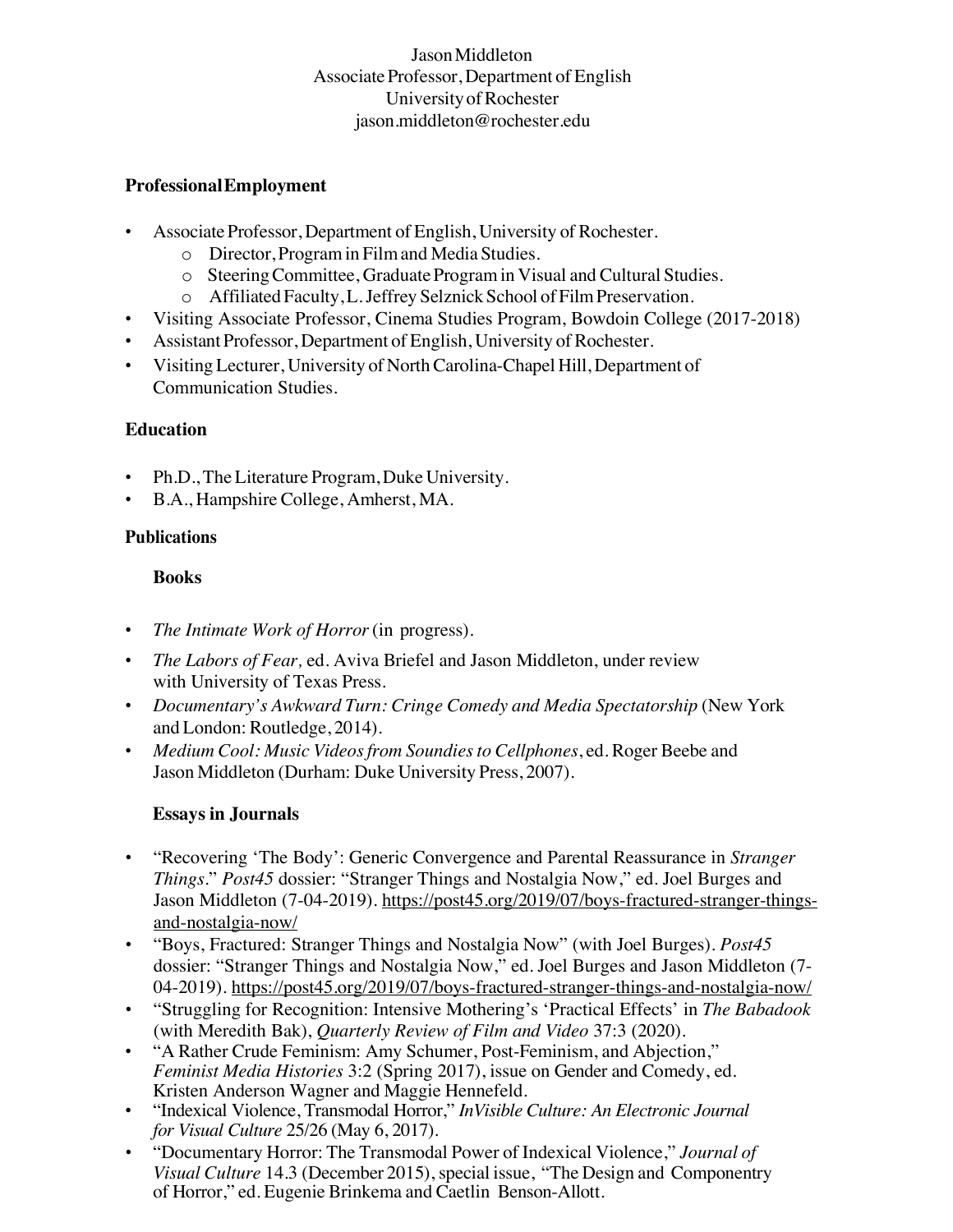#### **Essays in Journals, cont.**

- "Spectacles of Atrocity: Mondo Video in the 'War on Terror,'" *Afterimage* 39.1&2 (August 2011).
- "The Subject of Torture: Regarding the Pain of Americansin *Hostel*," *Cinema Journal* 49.4 (Summer 2010).
- "DocumentaryComedy," *Media InternationalAustralia incorporatingCulture and Policy* 104 (August 2002), special issue: *Visible Evidence: New Documentary Forms*, Jane Roscoe and Derek Paget, issue editors.
- "The Racial Politics of Hybridity and Neo-Eclecticism in Contemporary Popular Music" (with Roger Beebe), *Popular Music* 21:2 (May 2002).
- "Youth, Leisure and Voyeurism in MTV's *Undressed*," *The Velvet Light Trap* 48 (Fall 2001).
- "Preface: Film Studies and Postmodern Theory" (with Alex Galloway), *Polygraph* 13 (Spring 2001).
- "Preface: Margins of Global Culture," *Polygraph* 11 (Spring 1999).
- "Heroin Use, Gender and Affect," *Echo* 1:1 (Fall 1999).

## **Essaysin Edited Volumes**

- "Is That All There Is? Time and Pathos in Longitudinal Documentary," forthcoming in *The Documentary Moment,* ed. Joshua Malitsky and Patrik Sjöberg (Indiana University Press, 2021).
- "Something to Hide: The Ethics of Spectatorship in *Saw*," in *Cine-Ethics: Ethical Dimensions of Film Theory, Practice, and Spectatorship*, ed. Mattias Frey and Jinhee Choi(Routledge, 2013).
- "The Audio-Vision of Found Footage Film and Video," in *Medium Cool: Music Videosfrom Soundiesto Cellphones*, ed. Roger Beebe and Jason Middleton (Durham: Duke University Press, 2007).
- "Introduction," (with Roger Beebe), in *Medium Cool: Music Videosfrom Soundies to Cellphones*, ed. Roger Beebe and Jason Middleton (Durham: Duke University Press, 2007).
- "Buffy as *Femme Fatale*: The Cult Heroine and the Male Spectator," in *Undead TV: Essays on Buffy the Vampire Slayer*, ed. Lisa Parks and Elana Levine (Durham: Duke University Press, 2007)
- "DC Punk and the Production of Authenticity," in Roger Beebe, Denise Fulbrook, and Ben Saunders, eds., *Rock Over the Edge: Transformationsin Popular Music Culture* (Durham: Duke University Press, 2002).

## **Book Reviews and Web Publications**

- "Free-Range Horror," *Los Angeles Review of Books*. https://lareviewofbooks.org/article/free-range-horror/#!
- "Comic Book Melancholia," *Los Angeles Review of Books*. https://lareviewofbooks.org/article/comic-book-melancholia/#!
- Hilary Neroni, *The Subject of Torture*. *Cinema Journal* (Fall 2016).
- "Birthing from Within: On Teaching Monstrous Birth in Cronenberg's *The Brood.*" *Films for the Feminist Classroom* 6.1, special issue, *Film and Violence*, ed. Shilyn Warren and Merry Jett. http://ffc.twu.edu/issue\_6-1.html.
- "Is That All There Is?" *Avidly* (Los Angeles Review of Books). http://avidly.lareviewofbooks.org/2015/02/13/is-that-all-there-is/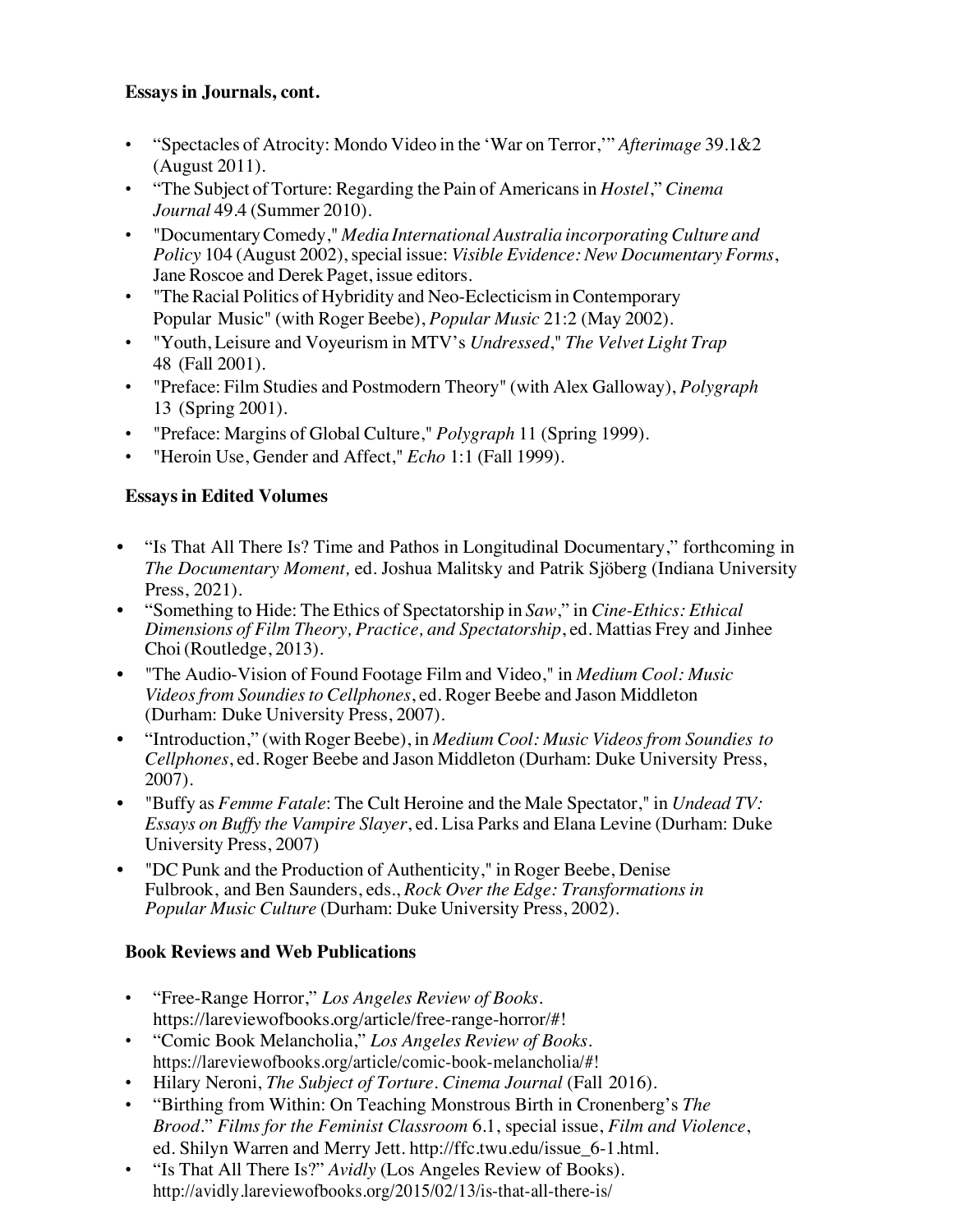#### **Book Reviews and Web Publications, cont.**

- Ivone Margulies, ed., *Rites of Realism: Essays on Corporeal Cinema*. *Quarterly Review of Film and Video* 21.4 (2004).
- •

## **Fellowships, Awards and Honors**

- G. Graydon Curtis and Jane W. Curtis Teaching Award for Nontenured Faculty Teaching, University of Rochester, 2009.
- James B. Duke Fellowship, Duke University, 1995-1999.

## **Selected Conference Presentations and Invited Lectures**

- Panel Chair, "Collective Horror/Horrific Collectivities," Society for Cinema and Media Studies, Virtual Conference, March 17-21, 2021.
- " 'No Drama': Fear of Feeling in *Midsommar*," SCMS 2021.
- Panel Chair, "Horror Grows Up," Society for Cinema and Media Studies. Seattle, WA, March 13-17, 2019.
- "In Your Eyes: Intimacy and Precarity in *Arkangel*," SCMS 2019.
- "Is That All There Is? Time and Pathos in Longitudinal Documentary," Visible Evidence. Bloomington, IN, August 11-14, 2018.
- Panel Chair, "The Historicity of *Stranger Things*," Society for Cinema and Media Studies. Toronto, ON, March 14-18, 2018.
- "The 1950s of *Stranger Things*," SCMS 2018.
- Workshop Chair and Organizer, "Screening the End of Life," Visible Evidence XXIII. Bozemena, MT, August 11-August 14, 2016.
- Keynote Lecture, Crossing the Boundaries XXIIII: Sensation/Perception/Experience, March 18-19th, 2016. Graduate Conference, Art History Department, Binghamton University.
- Panel Chair and Organizer, "The Babadook, Motherhood, and Feminism," Society for Cinema and Media Studies. Atlanta, GA, March 30-April 3, 2016.
- "Haunting the Mommy Wars: Taking Care of Monsters in 'The Babadook,'" SCMS 2016.
- "Documentary Horror: The Transmodal Power of Indexical Violence," Visible Evidence XXII. Toronto, ON, August 19-August 22, 2015.
- "Digital Violence: Theorizing Screen Violence in a Post-Cinematic World" workshop, Society for Cinema and Media Studies. Montreal, QC, March 25-29, 2015.
- "Multimedia Realisms" workshop, Modern Language Association. Vancouver, BC. January 8-11, 2015.
- "Protraction, Disruption, Flux: Forms of Horror in *The Texas Chainsaw Massacre*," Society for Cinema and Media Studies. Seattle, WA. March 19-23, 2014.
- "Awkward Moments: Documentary and Shame," Visible Evidence XX. Stockholm, Sweden, August 13-18, 2013.
- Invited Workshop Participant, "Documentary Para-texts," Visible Evidence XX. Stockholm, Sweden, August 13-18, 2013.
- "Reaction Videos and the 'Reactive Gaze,'" Mimesis Now. University of Rochester, April 5-7, 2012.
- "Documentary Time in *The Office*," Society for Cinema and Media Studies. Boston, MA. March 21-25, 2012.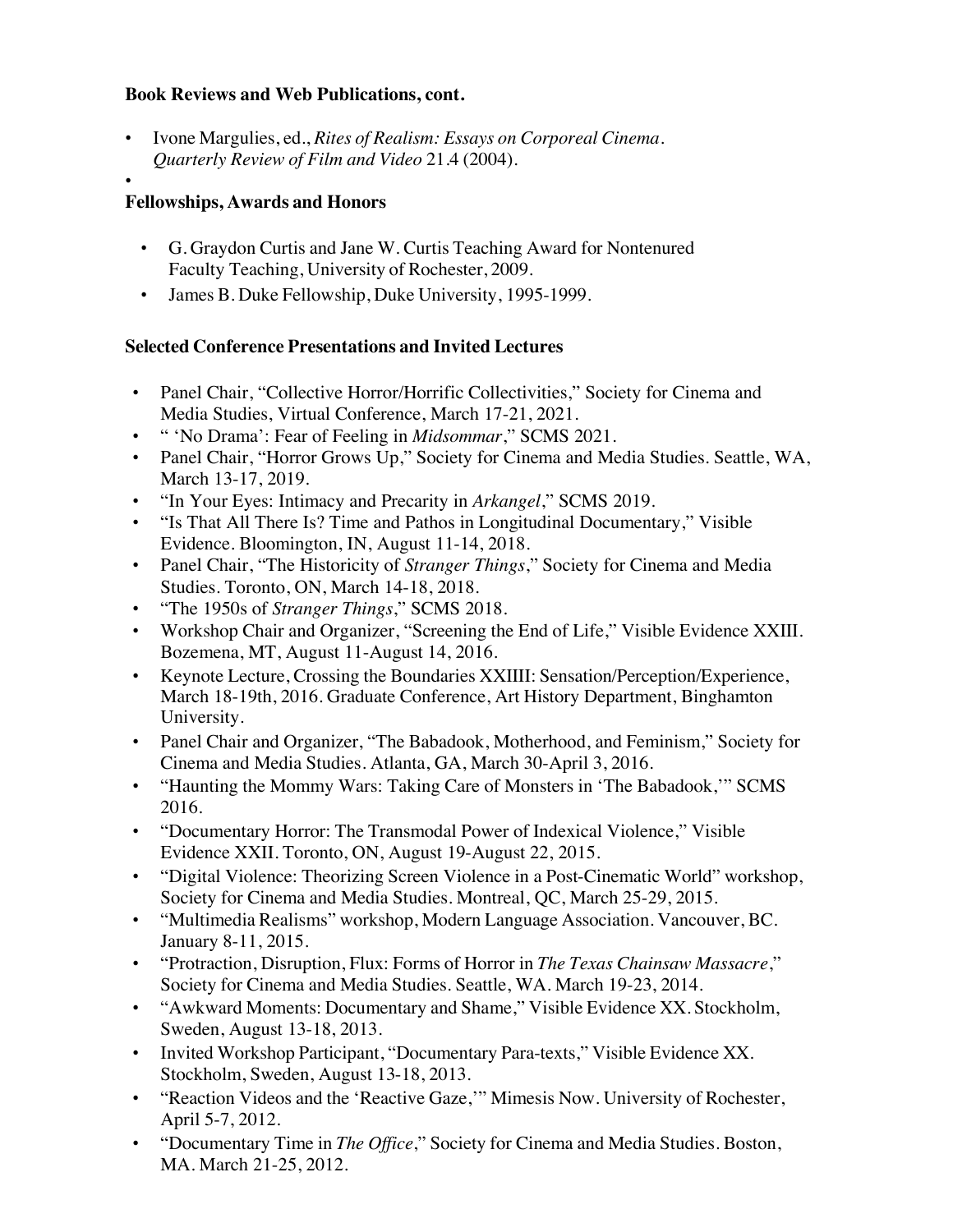#### **Selected Conference Presentations and Invited Lectures, cont.**

- Panel Chair and Organizer, "Theorizing Mock-Documentary Television," SCMS. Boston, MA. March 21-25, 2012.
- "Affect and Ethics in the 'Reaction Video,'" Visible Evidence. Istanbul, Turkey. August 9-12, 2010.
- "Reaction Videos and the Reactive Gaze as Mediated Comedy," SCMS. Los Angeles, CA. March 17-21, 2010.
- "American Horror Cinema in the 'Age of Terror': Reading the Politics of Eli Roth's *Hostel*," Bates College Lecture Series. March 8, 2010.
- "The Subject of Torture: Regarding the Pain of Americans in *Hostel*," Cultural Studies Association Conference. Kansas City, MO. April 16-18, 2009.
- Panel Chair and organizer, "The Politics of Contemporary American Horror," Society for Cinema and Media Studies. Philadelphia, PA. March 6-9, 2008.
- "The Subject of Torture: Regarding the Pain of Americans in *Hostel*," SCMS, Philadelphia, PA. March 6-9, 2008.

## **Editorship**

- "Stranger Things and Nostalgia Now," ed. Joel Burges and Jason Middleton *Post45* (7-04-2019). https://post45.org/2019/07/boys-fractured-stranger-thingsand-nostalgia-now/
- *Medium Cool: Music Videos from Soundies to Cellphones*, ed. Roger Beebe and Jason Middleton (Durham: Duke University Press, 2007).
- Issue editor, *Polygraph* 11: Margins of Global Culture (1999).
- Member, *Polygraph* editorial collective, 1997-2001.

## **Teaching and Advising**

University of Rochester: Courses

- Theorizing Horror (Graduate Seminar)
- Documentary and Cinematic Realism (Graduate Seminar)
- Cinematic Affect and Emotion (Graduate Seminar)
- Modern Film Theory (Graduate Seminar)
- Gender and Sexuality in American Cinema
- The Horror Film
- What is Genre? (Graduate Seminar)
- Introduction to the Art of Film (Lecture)
- Film Genres: Comedy and Horror
- Introductory Video and Sound (Production)
- Documentary Film and Media: Theory and Practice

Dissertation and Master's Thesis Committees

- Dissertation Adviser, English Department: Alison Grenert, Daniel Singleton, Zachary Powell.
- Dissertation Adviser, Graduate Program in Visual and Cultural Studies: Taryn Ely, Yasin Nasirov, Hend Alawadhi, Joel Neville Anderson.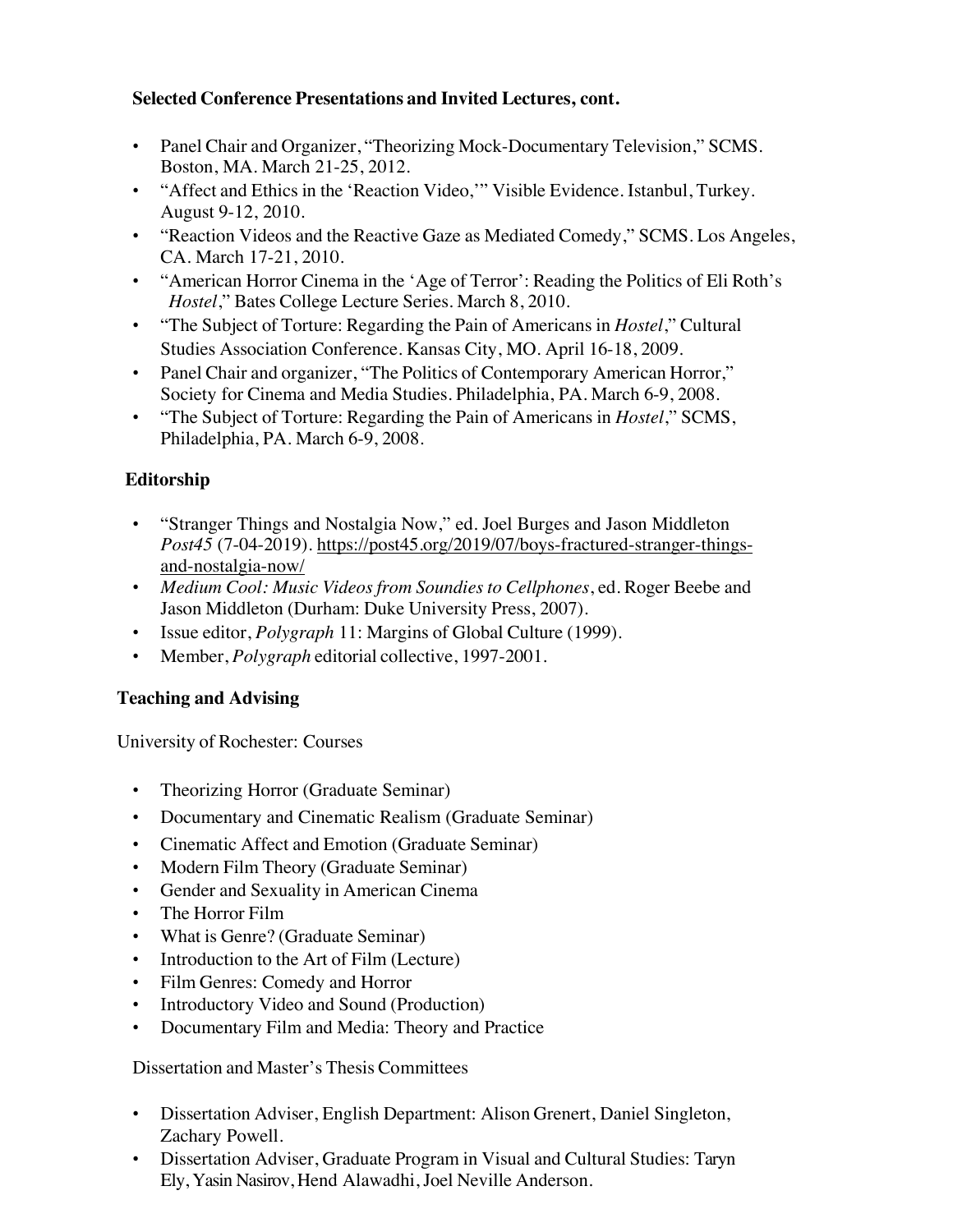• Dissertation Reader, Graduate Program in VCS: Rebecca Burditt, Ruben Yepes Munoz, Ryan Conrath, Cesare Wright, Kyoung-Lae Kang, Margot Bouman, Victoria Gao, Almudena Escobar Lopez, Byron Fong.

## **Selected Courses and Advising, cont.**

- Dissertation Reader, English Dept.: Hardeep Sidhu, Joe Vogel, Samantha Newmark, Tanja Beljanski.
- Master's Thesis Adviser, English Department/Selznick School: Debarati Roy, Almudena Escobar Lopez, Amber Bertin, Jeremy Johnson, Brady Fletcher, Luke Oleksa, Kate Fitzpatrick, Lyndsey Godwin, Emily Wall, Kinga Winnicka, Spencer Churchill.
- Master's Thesis Reader, English Department: Alison Grenert, Samantha Le, Sara Hutt.

Bowdoin College (2017-2018):

- Film Narrative
- Introduction to Documentary Film Studies
- Film Genres in American Cinema
- Documentary and Experimental Documentary: Theory and Practice

University of North Carolina-Chapel Hill, Department of Communication Studies

- Narrative Film and Video Production
- Audio/Video/Film Production and Writing
- Media Criticism
- Experimental Media Production
- Independent Study: Autobiographical Experimental Film

## **University Service**

University of Rochester

- Faculty adviser, Selnick School of Film Preservation M.A. Program.
- University Committee on Tenure and Privileges, Faculty Grievance Committee, 2020-2021.
- Search Committee, Tenure-track position in Early Film History, English Department (2018-2019).
- Founder and Co-Director, Central New York Experimental Film Series (CNYX), 2012-2017.
- Outstanding Dissertation Award Committee, 2013; 2019.
- Graduate Admissions Committee, Graduate Program in Visual and Cultural Studies, 2013-2014, 2016-2017.
- Graduate Admissions Committee, Department of English, 2007-2008, 2013-2014, 2015-2016, 2018-2019.
- Undergraduate Studies Committee, Department of English, 2013-2014.
- Executive Committee, Film and Media Studies Program, 2007-2012.
- Media Studies Search Committee, Department of English, 2010-2011.
- George Eastman House/University of Rochester Advisory Committee, 2011-present.
- Spurrier Group Digital Humanities Initiative, 2010-2011.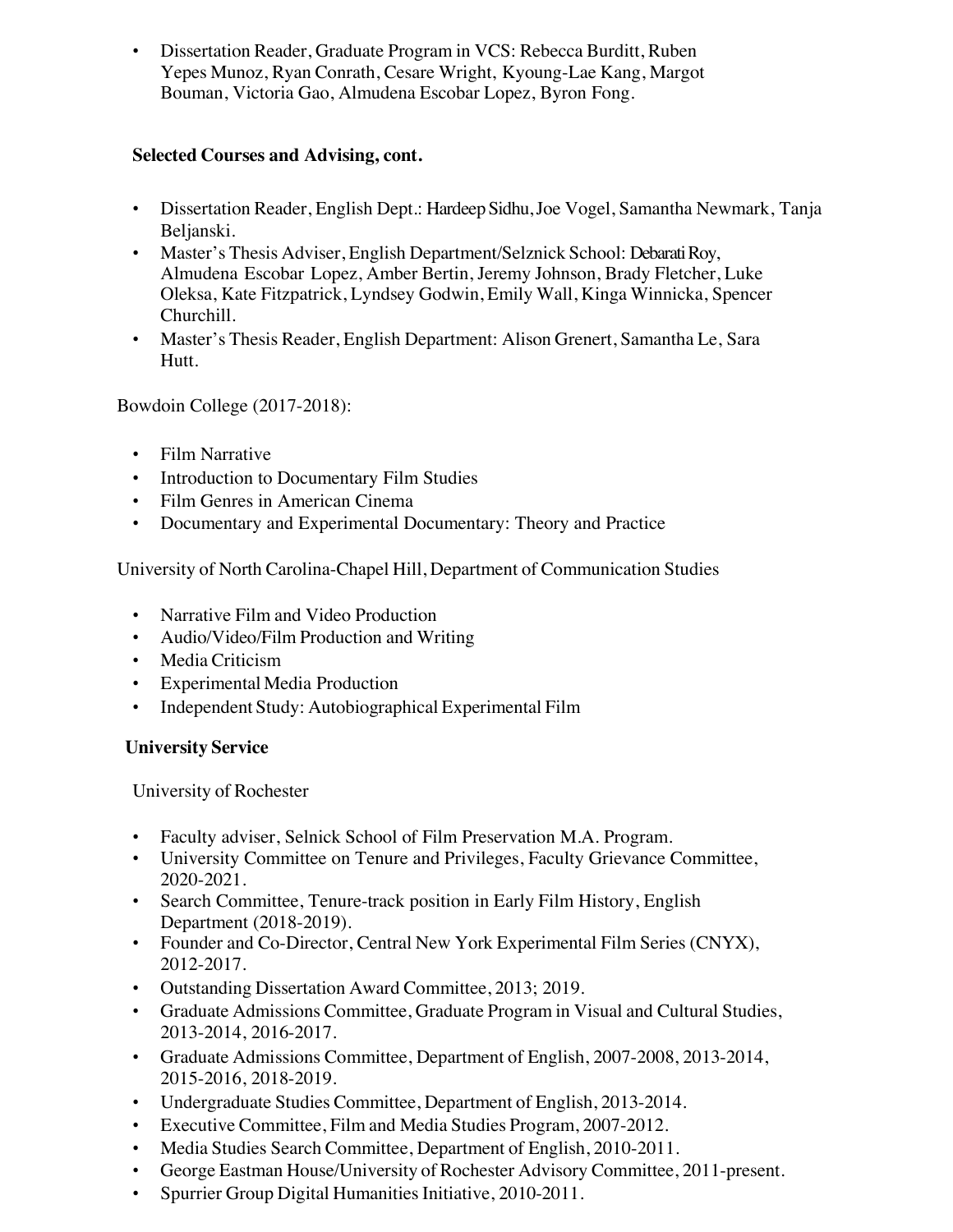- Organizing Committee and Faculty Juror, Gollin Student Film Festival, 2007-present.
- Graduate Studies Committee, Department of English, 2009-2013, 2016-2017.

## **University Service, cont.**

- Graduate Student Placement Committee, Department of English, 2009-2010.
- Outside Speakers/Conferences Committee, Department of English, 2007-2009.
- Invited Speaker, "Voices of Distinction: Best Practices from University of Rochester Award-Winning Faculty," January 2010.
- Guest Lecture for prospective University of Rochester students for Admissions (November 2009).
- Founder and director, University of Rochester/George Eastman House Dryden Theatre Experimental Film Series, 2007-2010.
- Faculty adviser for George Eastman House student internship, 2007-2008.

University of North Carolina-Chapel Hill

- Curator and organizer, UNC Department of Communication Studies year-end student film and media showcase, 2003-2005.
- Faculty Adviser, Full Frame Documentary Film Festival Student Fellows Program, 2004-2005.
- Co-director, UNC Dept. of Communication Studies ScreenArts series, 2003-2004.

## **Professional Organizations, Service, and Community Events**

- Editorial Board, *InVisble Culture: An Electronic Journal for Visual Culture*
- External reviewer for tenure and promotion cases: Occidental College; University of Dallas; Hobart and William Smith Colleges, Pace University.
- Nominating Committee, Society for Cinema and Media Studies, 2014-2017.
- Member, Society for Cinema and Media Studies (1999-present)
- Dissertation Award Committee, Society for Cinema and Media Studies (2008-2009)
- Screening Committee, Society for Cinema and Media Studies (2007-2008)
- Manuscript reviewer: Columbia University Press, Wayne State University Press, Rowman and Littlefield, Rutgers University Press.
- Curator and Organizer, "9/11 Through Documentary Shorts," a public screening cosponsored by Maine Humanities Council, SPACE Gallery, Portland, ME, 9/11/16.
- Member, University Film and Video Association (2003-2005)
- Technical staff, Full Frame Documentary Film Festival, Durham, NC, 2001-2006.

# **Selected Film Screenings and Awards**

# *Sound Between Lines: Triangle Soundpainting Orchestra* (2010)

(16mm and DV, b&w and color, 17m)

Official Selection, Juried Festivals:

- Antimatter Film Festival, Victoria, BC, October 14-21, 2011
- Finger Lakes Film Festival, Geneva, NY, November 1-3, 2011.
- Landlocked Film Festival, Iowa City, IA, August 25-28, 2011.
- Artsfest Film Festival/Moviate, Harrisburg, PA, May 27-30, 2011.
- Lewiston-Auburn Film Festival, Lewiston and Auburn, ME, April 13-15, 2011.
- Strange Beauty Film Festival, Durham, NC, February 17-19, 2011.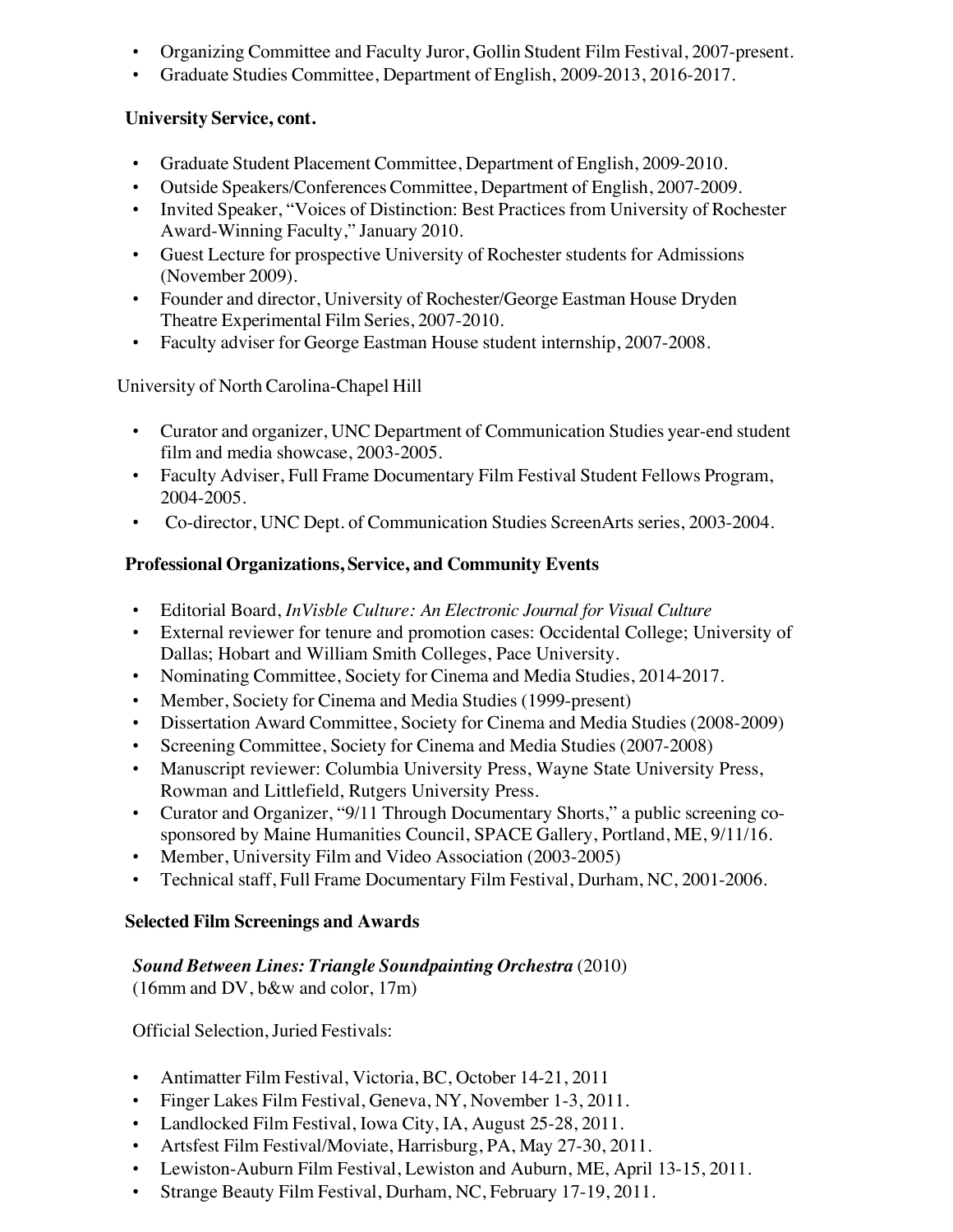#### **Film Screenings and Awards, cont.**

## *In the Nick (Everything is Timing)* (2006)

(Super 8mm, b&w, 3 min., Music Video commissioned for Cantwell, Gomez, and Jordan)

Official Selection, Juried Festivals:

- Hear NC Music Video Festival, Chapel Hill, NC, December 2, 2010.
- Jacksonville Film Festival, Jacksonville, FL, May 17-20, 2007.
- Microcinefest, Baltimore, MD, November 9-12, 2006. (Nominee, Small Gauge Film Award)
- Antimatter Underground Film Festival, Victoria, BC, September 22-30, 2006.
- Bearded Child Film Festival, Grand Rapids, MN, August 18-19, 2006.

#### Other Screenings:

- Spark Con, Raleigh, NC, September 15-17, 2006
- Flicker: Bars and Tone screening, Carrboro, NC, May 2006

## *Postindustrial Symphony* (2004) (16mm,

b&w and color, 16 min.)

Official Selection, Juried Festivals:

- Chicago Underground Film Festival, Chicago, IL, August 18-25, 2005.
- Artsfest Film Festival, Harrisburg, PA, May 28-30, 2005.
- Jacksonville Film Festival, Jacksonville, FL, May 19-22, 2005.
- Humboldt International Short Film Festival, Arcata, CA, April 2-9, 2005.
	- o Jury Award, The Alice Guy Blache Award for Celebration of Film.
- The Sarah Lawrence College Experimental Film and Video Festival (X-Fest), Bronxville, NY, April 16-18, 2005.
	- o Honorable Mention, Medium Category.
- Cucalorus Film Festival, Wilmington, NC, March 30-April 3, 2005.
- FLEXfest (Florida Experimental Film/Video Festival), Gainesville, FL, October 28- 30, 2004.
	- o Jury Award, Second Prize in Film Over Ten Minutes Category.
- Red Bank International Film Festival, Red Bank, NJ, October 8-10, 2004.
	- o Nominee, Best Experimental Film.
- Bearded Child Film Festival, Grand Rapids, MN, August 6-7, 2004.
- High Point Independent Film Fair, High Point, NC. June 11-13, 2004.
- W.A.R.P. Film Festival, Durham, NC, June 3-6, 2004.
	- o Jury Award, best film in "Art" Category.
- Hi Mom! Film Festival, Chapel Hill, NC, April 22-4, 2004.

Television Broadcast:

• North Carolina Visions, an Independent Film Series on UNC-TV Public Television, Fall 2005 Season.